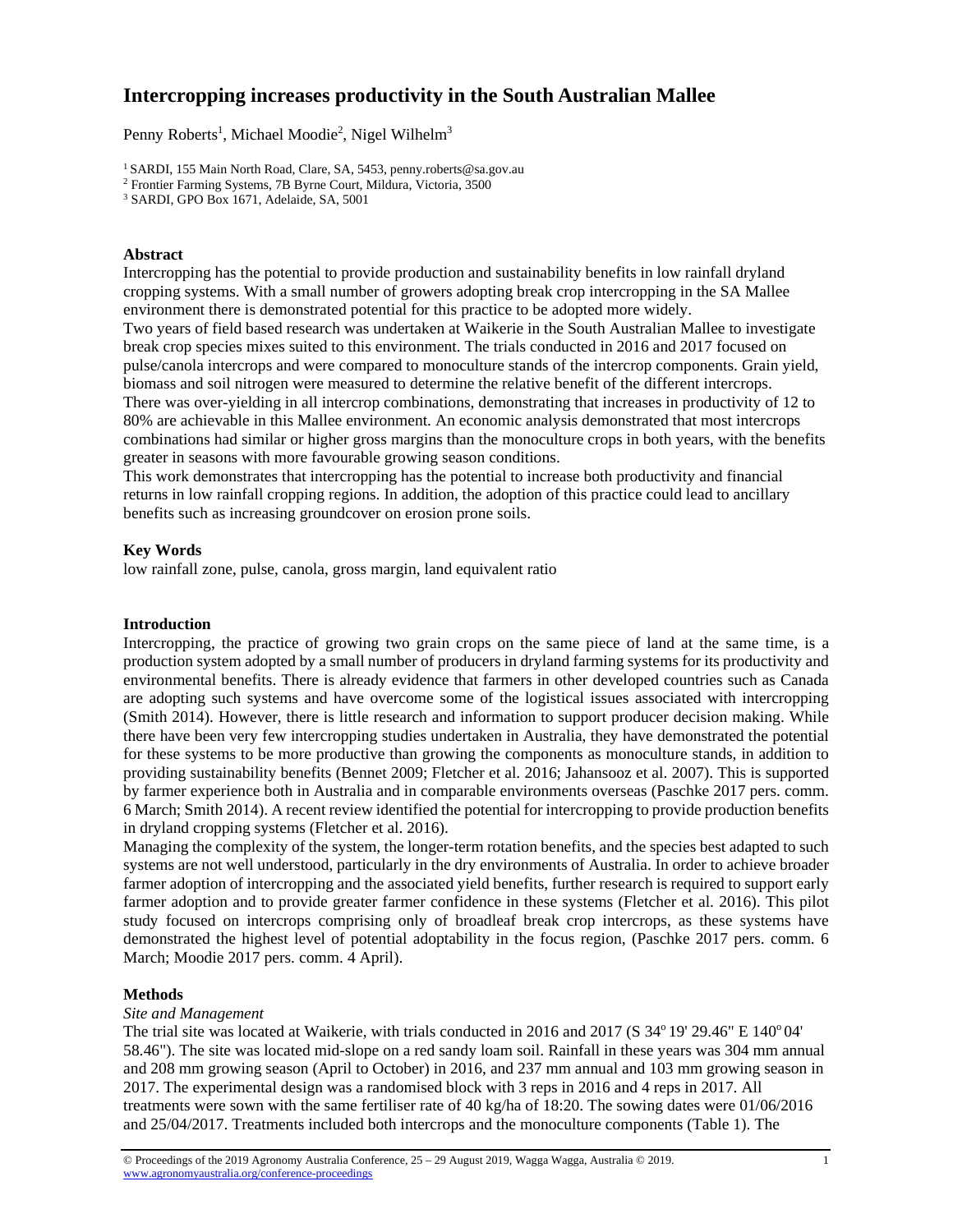seeding rate was maintained in intercrop for the target species, pulse, while the canola seeding rate was reduced.

| Year               | Treatments                       | Sowing rate-species 1 | Sowing rate-species 2 |
|--------------------|----------------------------------|-----------------------|-----------------------|
|                    |                                  | (kg/ha)               | (kg/ha)               |
| 2016 & 2017        | <i>Vicia sativa</i> (vetch)      | 40.0                  |                       |
|                    | <i>Pisum sativum</i> (field pea) | 90.0                  |                       |
|                    | Brassica napus (canola)          | 2.5                   |                       |
|                    | Vetch-canola                     | 40.0                  | 1.0                   |
|                    | Field pea-canola                 | 90.0                  | 1.0                   |
| Additional in 2017 | Lens culinaris (lentil)          | 40.0                  |                       |
|                    | Lentil-canola                    | 40.0                  |                       |

**Table 1. Sowing rates (kg/ha) of intercrops and monoculture in 2016 and 2017, at Waikerie.** 

### *Measurements, calculations and analysis*

Field measurements included pre-seeding soil sampling to determine site uniformity. Post-harvest soil nitrogen were taken for two depths, 0-10 cm and 10-60 cm, in 2017. Biomass was measured at maturity, with plots mechanically harvested to determine grain yield. Land equivalent ratio (LER) values were calculated to give an indication of intercropping productivity relative to the monoculture treatments. The LER is expressed as:

 $LER = L_A + L_B = \underline{Y_A} / S_A + \underline{Y_B} / S_B$ 

 $L_A$  and  $L_B$  are the LER for the individual crop components, where  $Y_A$  and  $Y_B$  are the individual crop yields in intercropping, and  $S_A$  and  $S_B$  are the yields of the monoculture stands of the components (adapted from Mead and Willey, 1980). The LER values were calculated using grain yield (t/ha). A LER value of 1.0 means the productivity of the intercrop was equivalent to the monoculture components. A LER value of  $\leq 1.0$  means the productivity of the intercrop is lower than the monoculture components, while a LER value >1.0 means the intercrop is more productive then the monoculture components, and is referred to as over-yielding.

Gross Margin was calculated using the Farm Gross Margin Guide Calculator (Rural Solutions, 2018) with average cash prices used, \$500/t canola, \$300/t field pea, \$450/t lentil and \$350/t vetch. The intercrop components were calculated separately and added together to provide the intercrop gross margin figure.

Analyis of variance (ANOVA) was used to determine treatment differnces for data presented. This analysis was done using GenStat Version 19 (Release 2018 VSN International Ltd Hetfordshire UK). Levels of probability greater than  $0.05$  (P $>0.05$ ) were considered non-significant, and least significant differences (l.s.d.) were calculated to compare treatment means when ANOVA P-values were less than 0.05.

### **Results**

In both years all the intercrop combinations over-yielded (Figure 1). Land Equivalent Ratio (LER) is an indication of over-yielding when it is greater than 1. This means the productivity (grain yield) combination of the intercrop was greater than that of the monoculture crops. The lowest benefit was in the field peacanola intercrop, over-yielding by 12 and 30% for each year, respectively. The vetch-canola intercrop overyielded by 41-61% and the lentil-canola by 80%. The benefits of intercropping were higher in the more favourable 2016 season. Further work would be required to understand this.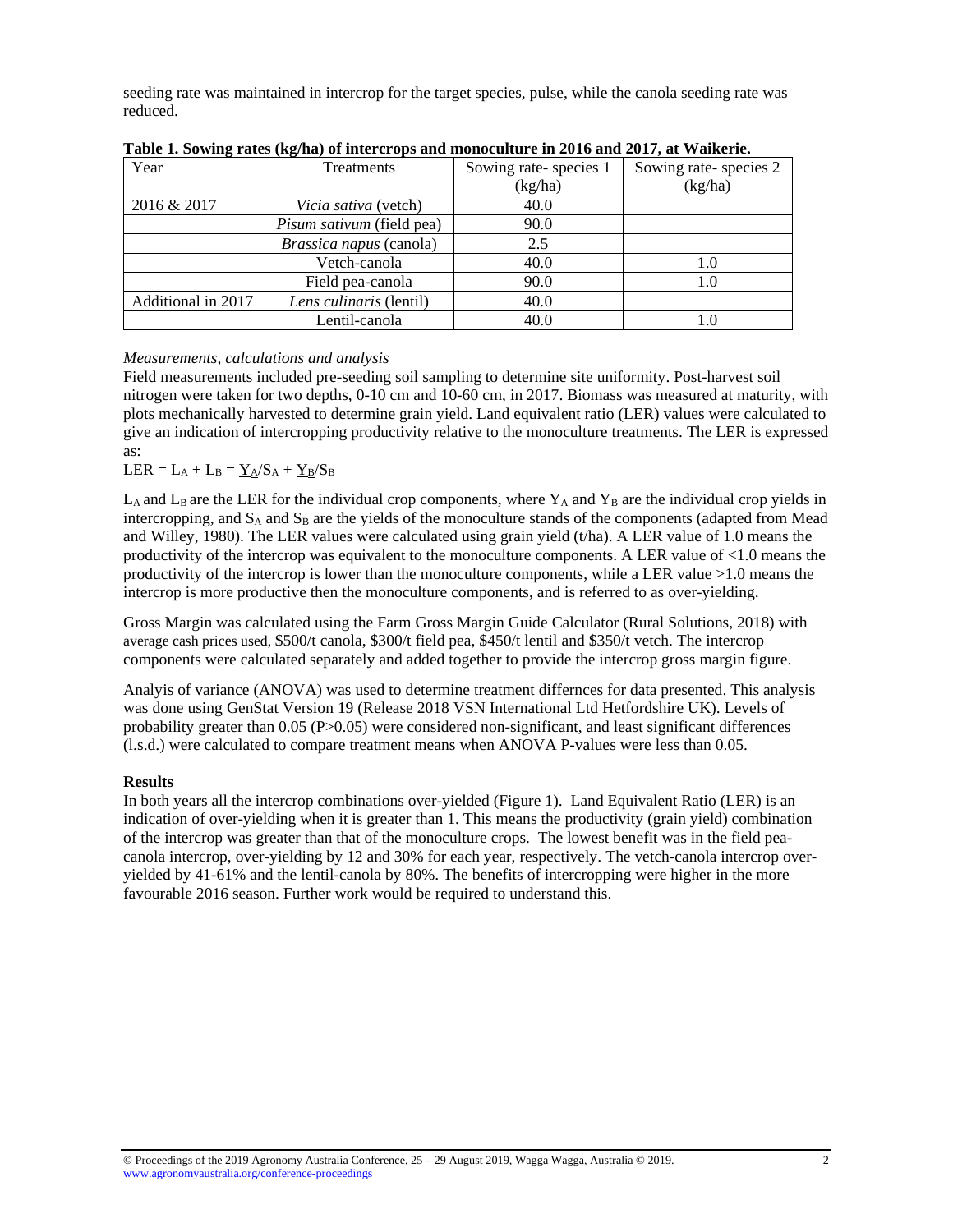

**Figure 1. Land Equivalent Ratio for three intercrop combinations at Waikerie, in 2016 and 2017.** 

The biggest differences in gross margin was due to season, with 2016 a more favourable growing season resulting in higher grain yields and higher gross margins (Figure 2). In 2016, the gross margins for the intercrops were similar to both monoculture field pea and monoculture canola, and higher than monoculture vetch. In 2017, the lentil-canola intercrop had higher gross margins than the monoculture crops, with the exception of monoculture vetch. For the intercropping system there may be an additional cost for seed cleaning depending on the end use and equipment available to the grower. In situations where an external provider was to clean the seed it would reduce the intercrop gross margin by approximately \$60/ha in 2016 and \$30/ha in 2017.



**Figure 2. Gross margin per ha for three intercrop combinations compared to the monoculture crops at Waikerie, in 2016 and 2017. Figures were calculated using the Farm Gross Margin Guide Calculator (Rural Solutions 2018) with average cash prices used, \$500/t canola, \$300/t field pea, \$450/t lentil and \$350/t vetch.** 

In 2017, nitrate N was measured post-harvest. Monoculture canola had the lowest nitrate N levels postharvest (Figure 3). Nitrate levels were not different between monoculture field pea and lentil. Monoculture vetch had higher nitrate levels post-harvest than any monoculture crop and intercrop. The intercrops had the same nitrate levels measured post-harvest and were higher than sole barley and canola.